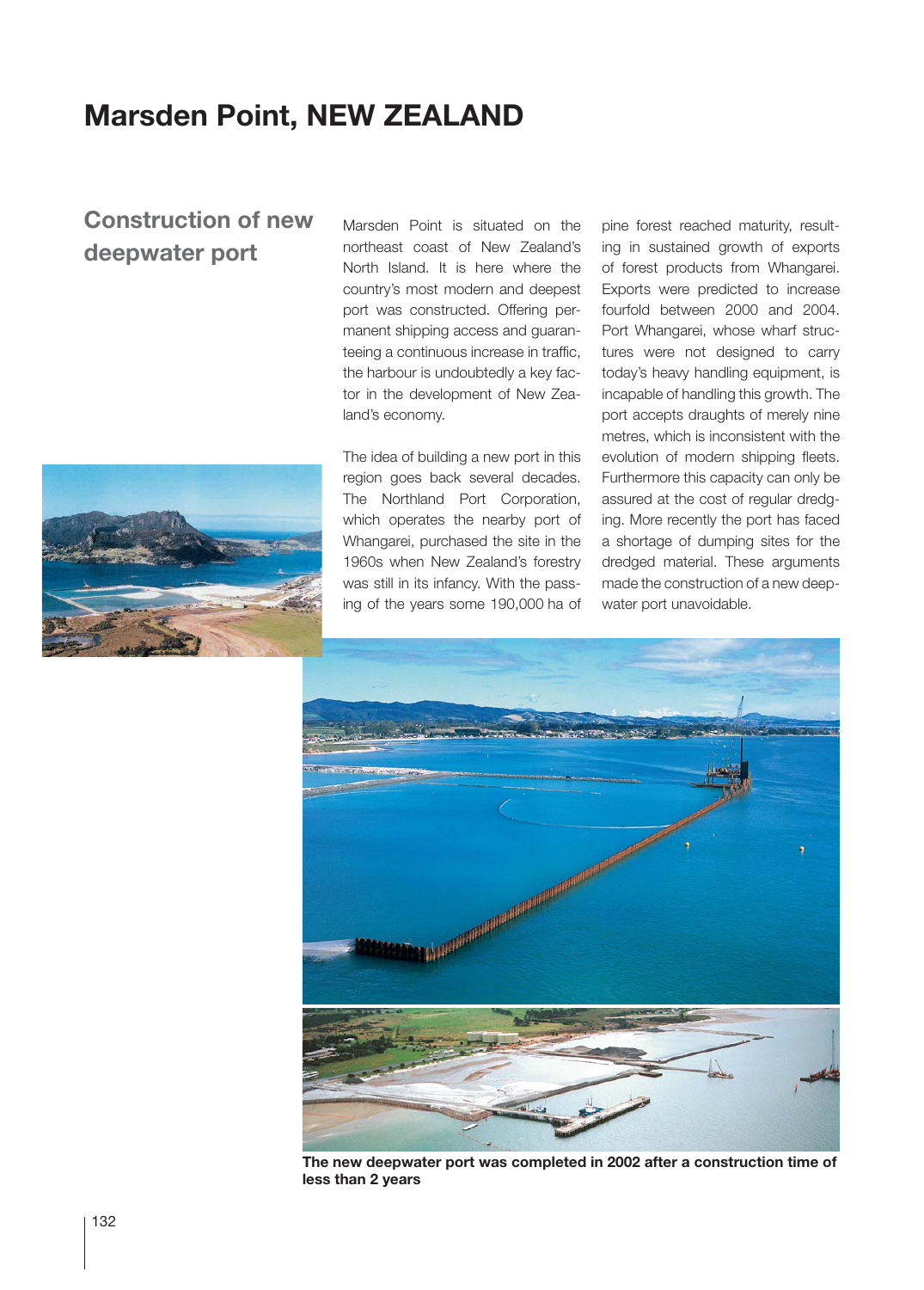

**The originally planned HZ/AZ quay wall was replaced by a more economical AZ 36 wall**



**The project's design lifetime of 50 years called for two layers of tar-free epoxy coating**



**The main retaining wall was driven from a Flexifloat S-70 jack-up barge**

Northport, a joint venture between Northland Port Corporation and Port of Tauranga, teamed up with Australasia's largest forest-products company, Carter Holt Harvey, for land operations at the planned new port. Following nearby construction of a very large laminated veneer lumber plant aimed principally at the export market, Carter Holt Harvey undertook a firm commitment to ship one million metric tons of wood and derivative products from the new port in its first five years of operation. A growing range of other exports were soon handled by the port. The annual cargo volume reached 2.8 million metric tons in 2005 including agricultural produce, fertilisers, cement and containers as well as wood.

Thorough studies concerning hydrographic and environmental aspects of the site had already been carried out in the 1970s. The area where the new port was built is situated between two inactive faults; its favourable geological conditions facilitated the construction works. The soil consists of alluvium,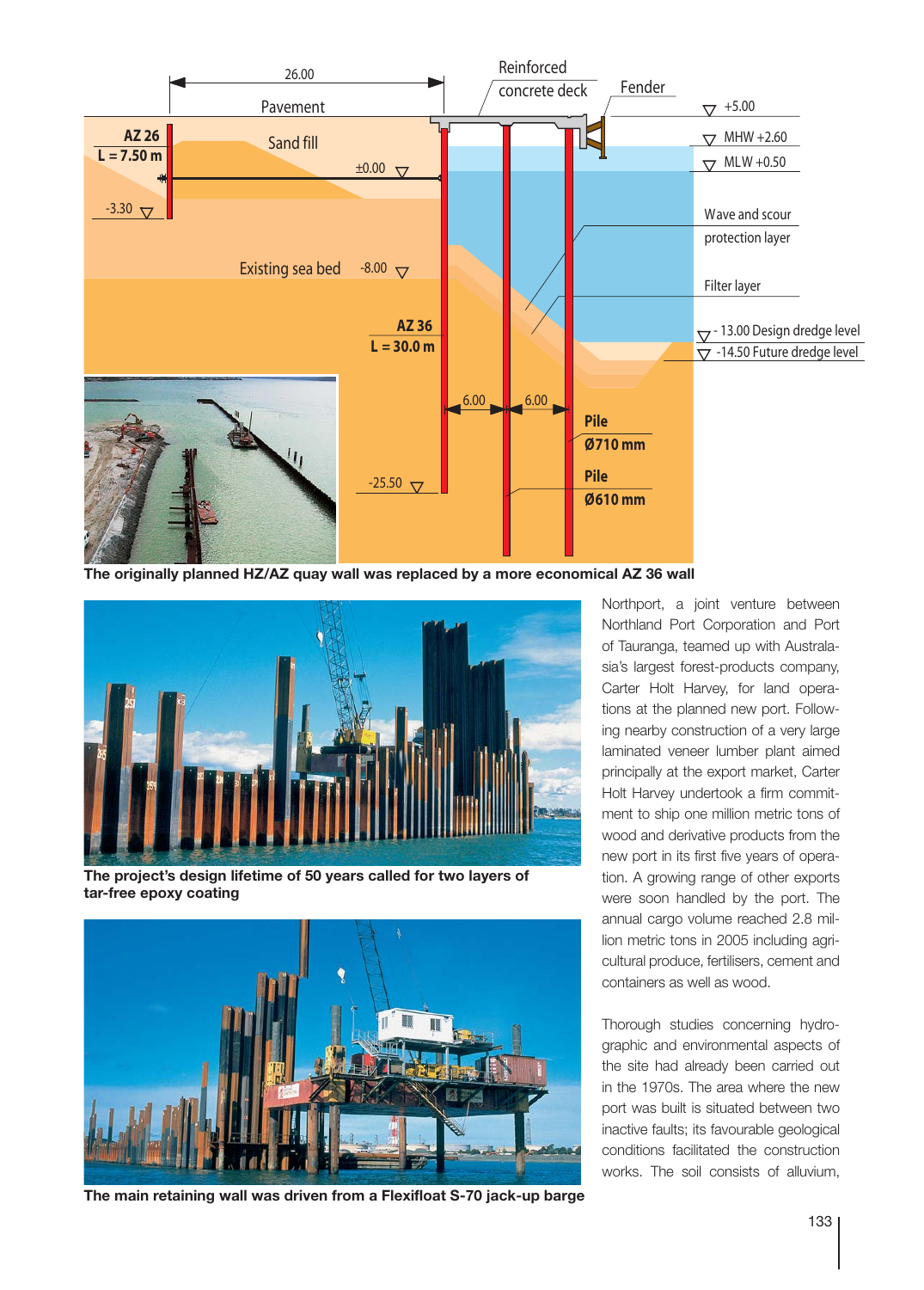

**Proper alignment of the piles was achieved with a template**



**The driving gear consisted of a vibratory hammer...**



**... and a hydraulic hammer**

Owner: Northland Port Corporation, Port of Tauranga and Carter Holt Harvey

Designer: Beca Carter Hollings & Ferner Limited (BCHF)

Contractor: FIetcher Construction Company Ltd

Steel grade: S 430 GP

Sheet piles: AZ 36, L = 30 m; AZ 26, L =  $7.5$  m

Total quantity of sheet piles: 3,000 metric tons

essentially sand, with rare peaty areas, all overlying deep greywacke and argillite bedrock. This meant not only that reclamation could go ahead without any preparatory dredging but also that the dredged soil from the turning basin could be used as backfill material: several million cubic metres of sand were placed behind a 1,700-m embankment standing between 3 and 16 metres high. The embankment was also built from readily available local materials, mainly sand, and was protected by heavy rocks. Consolidation of the structure was achieved by loading the top of the embankment up to a height of two metres with backfill material before levelling it off to build the pavement.

Construction of the new deepwater port began in October 2000. Less than two years later, in June 2002, the first ship was able to dock at Northport. The second berth was completed only a few months after the first berth came into service. The project was built under a NZ\$ 30 million fixed-price design-andbuild contract. The new port includes a 50-ha cargo-marshalling area (32 of which were to be on reclaimed land) and a 390-m wharf with two mooring spots able to handle 65,000-t bulk carriers with maximum lengths of 230 m and maximum draughts of 13 m. Fletcher Construction Company Ltd was the design-and-build contractor, with Beca Carter Hollings and



**Corrosion-protection tape was wrapped around the anchors**

Ferner the designer. Initially an HZ/AZ combined sheet pile wall was proposed for the retaining wall to both contain the adjacent reclamation and support the rear of the wharf deck. The deck consists of a cast-in-place reinforcedconcrete flat slab supported on the seaward side by two rows of concretefilled steel pipe piles. However, BCHF's final design substituted the combined sheet pile wall with a more cost-efficient AZ 36 wall. The design takes account of the high loads present (dead load of 85 kN/m, live load of 240 kN/m). The considerable width of the AZ piles chosen (1.26 m per double pile) is an advantage in terms of construction productivity. Although manufactured on the other side of the world, the 3,000 t of sheet piles used for the Northport project were supplied to the site within 3 months.

The 30-m-high main retaining wall made of AZ 36 sheet piles was driven 16 m into the prevalent sand, the lower five metres of which are of a very compact nature. Two 15-m-high retaining walls connect the main quay wall to the backfilled embankments. The AZ 36 sheet piles were anchored by 26-m tie rods to a 7.5-m-high deadman wall made of double AZ 26 sheet piles.

The main retaining wall and the deadman wall were connected by 60-mm-